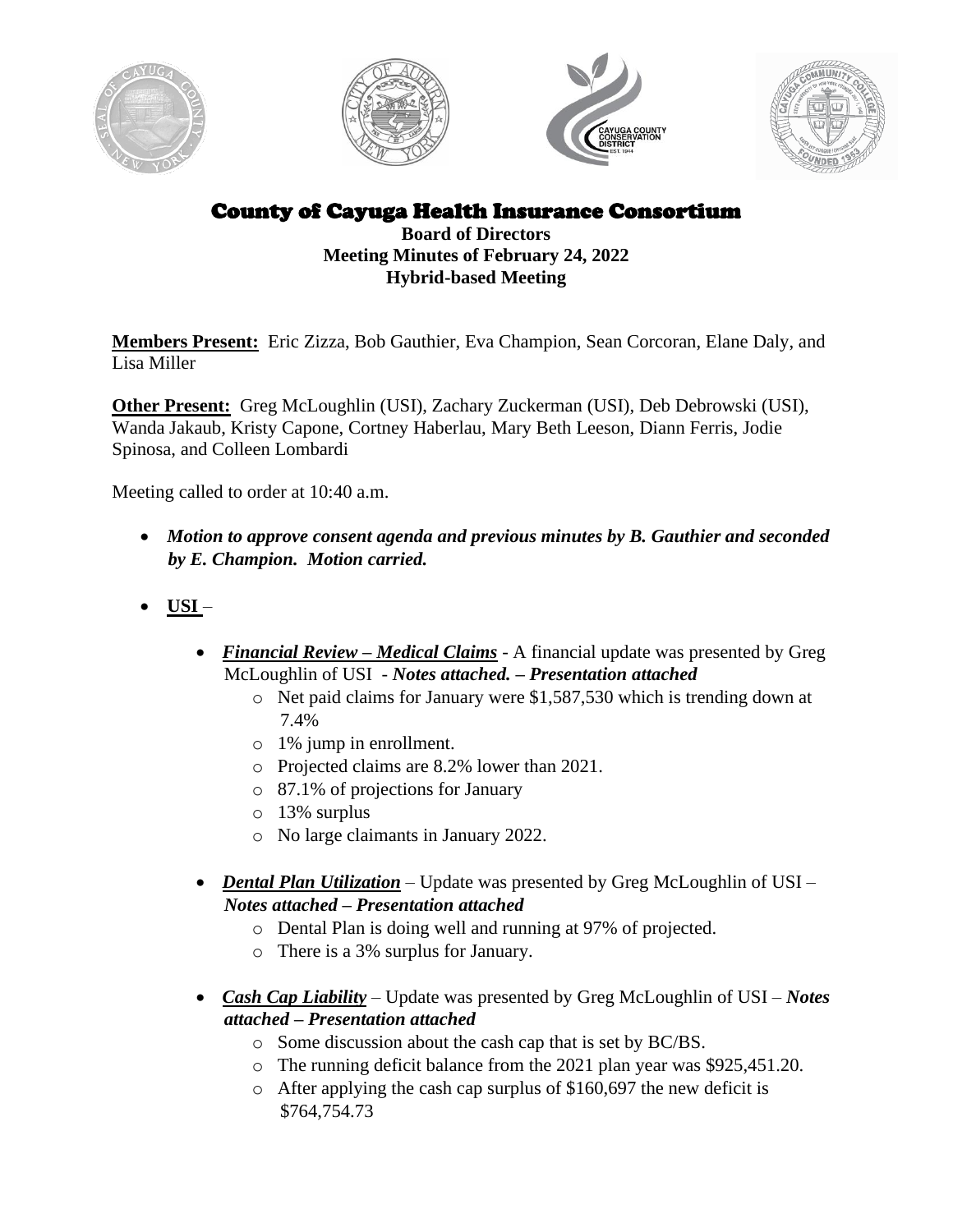- *Municipal Cooperative Agreement Update* 
	- o Need to renew the agreement by 7/1/22.
	- o What needs to be completed before that date:
		- Set-up a virtual meeting for Board and County Attorney
		- Tighten up the language
		- Approve final agreement with each entity Board
- *Wellness Plan Communication Update*  Presented by Greg McLoughlin of USI – *Notes attached – Presentation attached*
	- o Materials were approved on February 22, 2022.
	- o A request was made for accommodation for new hires Board agreed to leave wellness plan as it as is and new hires will need to sign on for the following year.
- **Old Business** –
- **New Business** –
- **Future Agenda Items/Board Member Concern**
	- Municipal Agreement Work Group update
- **Adjournment**
	- *Motion to adjourn at 11:48 p.m. by L. Miller and seconded by B. Gauthier. Motion carried.*

*Submitted by Lisa Miller*

**Next meeting scheduled for Thursday, March 24, 2022 at 10:30 am via a hybrid-based meeting**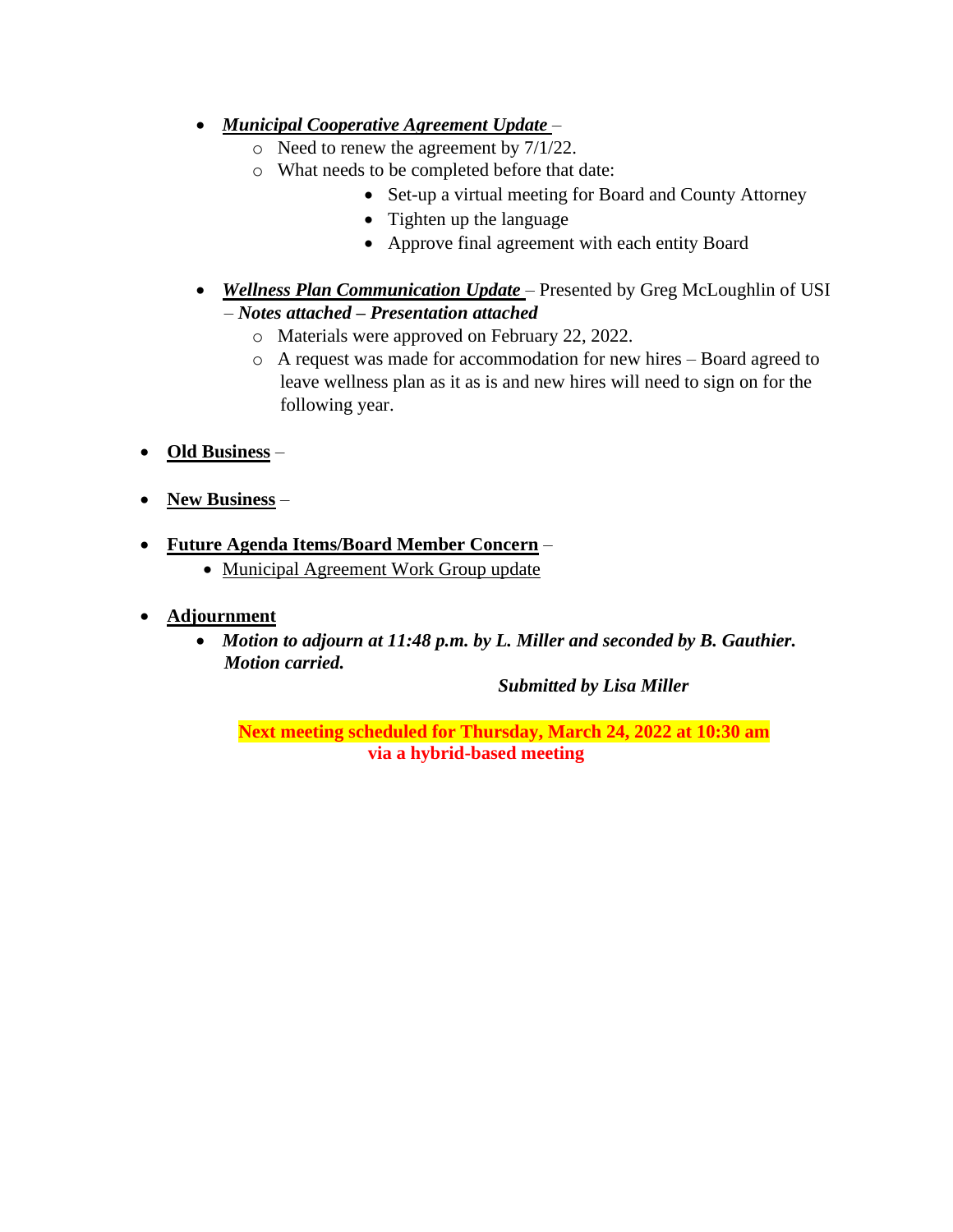Cayuga County Healthcare Consortium Board of Directors Monthly Meeting – USI Meeting Minutes Submitted By Greg McLoughlin Thursday February 24<sup>th</sup>, 2022

**Attendees**: Greg McLoughlin, Zachary Zuckerman, Bob Gauthier, Wanda Jakaub, Lisa Miller, Sean Corcoran, Eric Zizza, Lynn Marinelli, Mary Beth Leeson, Eva Champion, Colleen Lombardi, Diann Ferris, Jodie Spinosa, Cortney Haberlau, Kristy Capone, Elane Daley

## **Financial / Utilization Review Notes:**

- I. Plan Experience through January 2021:
	- Claims for month of January ran at 87.1% of projected
	- Surplus of \$240,200 when comparing Year to Date medical claims and administrative fees against budgeted amounts.
	- When annualizing year to date claims vs. prior year, claims are running at a 7.4% *decrease* overall and a 8.2% *decrease* per contract per year.
	- No large claimants have breached 50% of stop loss deductible mark (\$187K) in claims year to date.
- II. Dental Plan Utilization through October 2021:
	- Dental plan expenses year to date are running at 97% of projected, resulting in surplus of \$2,886
	- Dental plan expenses in 2021 were 76.7% of projected, which resulted in a surplus of \$178,151.

## III. Cash Cap Deficit

- Heading into 2021, there was \$925,451 in liability from claims above the "cashcap" threshold.
- Claim total for January came in \$160,697 under cash-cap threshold which lowered liability / deficit to \$764,754.

IV.Wellness Plan / Population Health Strategy

- Request was presented to make an accommodation for new hires that would allow them to take advantage of incentive immediately.
- After Board discussion / Vote, decision made to not make any changes to the wellness plan given the administrative challenges that this would present.